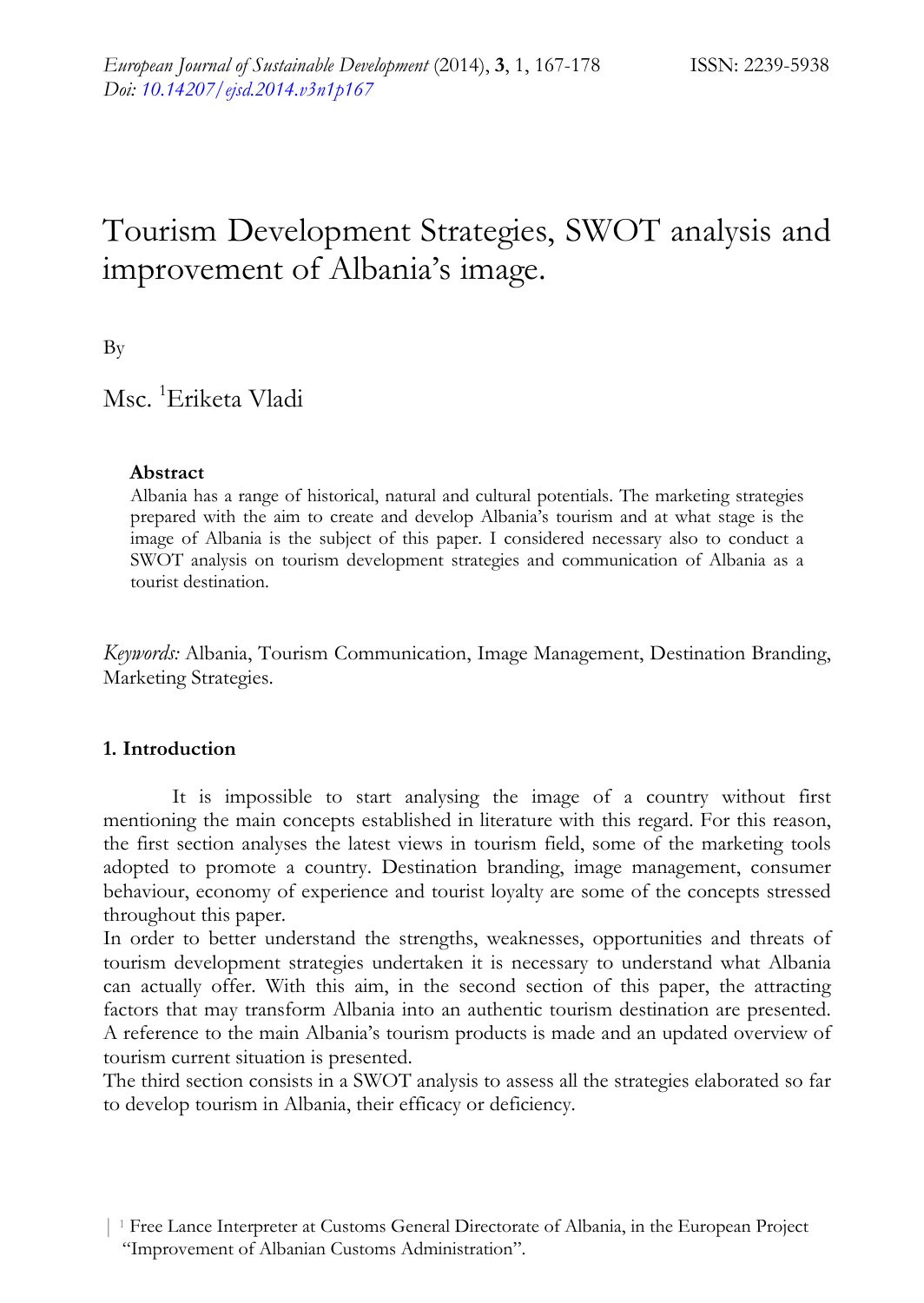#### **2. Tourism communication: building a country image**

Tourism communication involves selected, coherent and clear information which is offered to a tourist to persuade him choosing one place instead of another (Urry, 1995). This communication should be structured at every step therefore to induce in the tourist mind the conviction he really made the very right choice. This conviction should persist in three stages before, during and after visiting the destination.

In overall terms, the rise of living standards, access to internet, opportunity to read in real time in social media blogs different impressions of people whose intention is not to persuade since they have no interest in expressing a favourable or contrary opinion, allows people to gather many information on countries. They compare this information and ask for an advice to their friends before deciding which country to visit. From a marketing point of view a crucial element not to be forgotten is that as a consequence of the information gathered they establish in their minds a 'specialised visual sense' (Ousby 1990). On the other hand, tour operators also try to understand this individual specialized visual sense and translate it into a simply, believable and close to the reality communication based on tourist market segments. This communication many times fails if it is too similar with the communication of the competition and if it doesn't have the element of distinctiveness. *There are many friendly places out there* (Morgan *et. al..* 2012)

Consumer behaviour has been subject of studies to the minimum details. This to enable understanding different needs for each target, why people would buy the product they do and how they make their decision (Horner and Swarbrooke 1996),which is the expected quality and how this quality is perceived (Aaker 2002). It takes a special importance in tourism because before every communication on tourism, tourist behaviour must to be studied. Operators can project how tourist will behave in the future only based on these studies. This in order to meet tourist needs in the best way (I. R. Doole & Lowe, 2008) or to create new offers that if adequately communicated constitute an added value and in the same time are also another way to generate profits.

Tourists decide to choose one country instead of another based on brand awareness. Therefore, the instruments and strategies elaborated for the governance of companies, such as branding, image management measurement of quality, can also apply for the governance of a country brand perception. (Aaker 2007). The American Marketing Association states that a brand is "a name, term, sign, symbol, or design, or a combination of them, intended to identify the goods or services of one seller or group of sellers and to differentiate them from those of competitors"<sup>1</sup>. If the steps and strategies for building a country brand are faced properly, they lead to a competitive advantage toward other states. The mind of the tourist is 'educated' to filter information and to rate brands. In this world where the globalism has affected every sector with similar information rating becomes a necessity for the tourist and a possibility of a higher positioning for operators involved in tourism. From a survey conducted by top-of-mindbranding a lack of differentiation (44.7%) and poor communication of brand attributes ( 32.7 %) were selected as two very important reasons for ineffective branding.2

 <sup>1</sup> http://www.marketingpower.com/mg-dictionary-view329.php 2Report of 2011, in www.topofmindbranding.com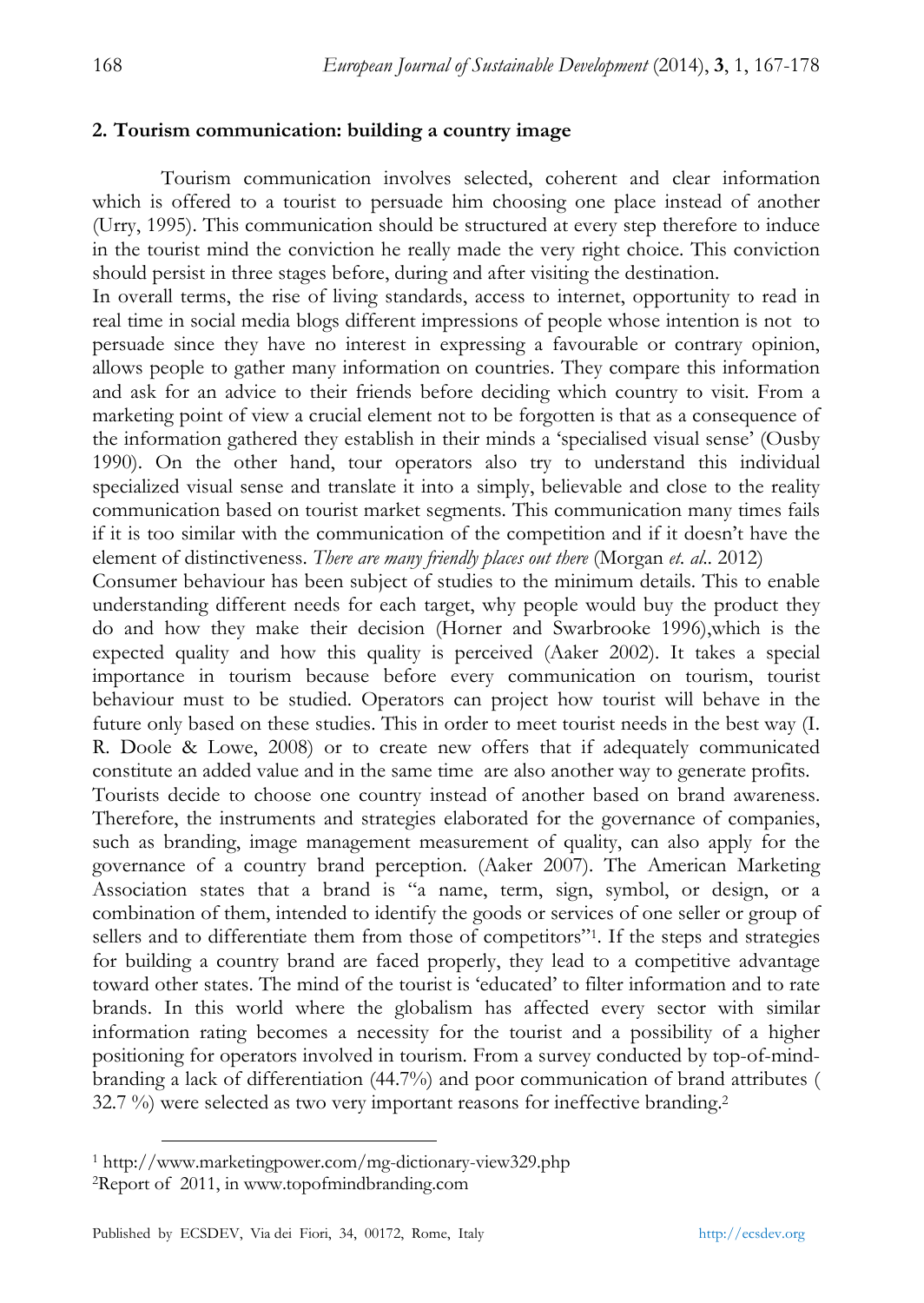Let us now turn our attention to the importance that has a brand in defining the image of a country. A necessary step to design tourism development strategies is assessing a country's image and how it compares to its competitors image. The ability of tour operators, private stakeholders, in collaboration with governmental structures, to interact with each other for creating an authentic country brand has not only economic benefits, but at the same time facilitates the process of building the country's image and a better reposition in the consumer's mind (J. Staab M., 2003). Strategic image management is the ongoing process of researching a place's image among its audiences, segmenting and targeting its specific image (Kotler 1993).There are many determinants of a country's image, but an aspect that recently occupies a very important role in building a positive country image is the descriptions of the sites in literature books and filmmaking. It is sufficient for our purpose to mention the movie Letters to Juliet, filmedin Italy, Verona. Casa di Giuglietta, Adige, Soave, Paglio di Siena, Caparzo are only some of the sites filmed and at the same time indirectly promoted, which attracted the attention of many tourist to visit Verona. 'The Da Vinci Code' by Dan Brown, it was a very successful novel first and after was adapted into a movie, is another representative of how movies can become one of the main engines of the communication of a tourism destination. It managed to raise significantly visits to the Louvre's pyramid, Saint-Sulpice church, and other sites filmed in it. Tour operators and travel agencies have created different itineraries for various groups, mainly from the U.S., to visit the places described in the novel or shot in the movie. The payment for these itineraries exceeds 740 dollars, because *mystery always appeals to people* (Doland A. 2004).

Although many of the organizations that deal with destination branding cannot control production of movies, they can still be more active in finding new ways to promote their territory, and to attract somehow moviemakers to choose this territory instead of another. In order to have an idea on how important it is to promote the image of the state through the induction of the image in the literature and movies it is enough to have a look at the table below:

| Film                 | Location                     | <b>Impact of visitor number</b>                  |
|----------------------|------------------------------|--------------------------------------------------|
|                      |                              |                                                  |
| <b>Braveheart</b>    | Wallace Monuments, Scotland  | 300% increase after a year release               |
| Mission Impossible 2 | National Park, Sydney        | $200\%$ increase in $2000$                       |
| Pride and Prejudice  | Lyme Park, England           | 150% increase                                    |
| Troy                 | Canakkale, Turkey            | 73% increase                                     |
| Harry Potter         | Various Locations in England | All locations saw an increment of 50% or<br>more |
|                      |                              |                                                  |
| Notting Hill         | Kenwood House, England       | $10\%$ increase in a month                       |

#### **Tab.1** *The impact films have on th visitor number of a Location*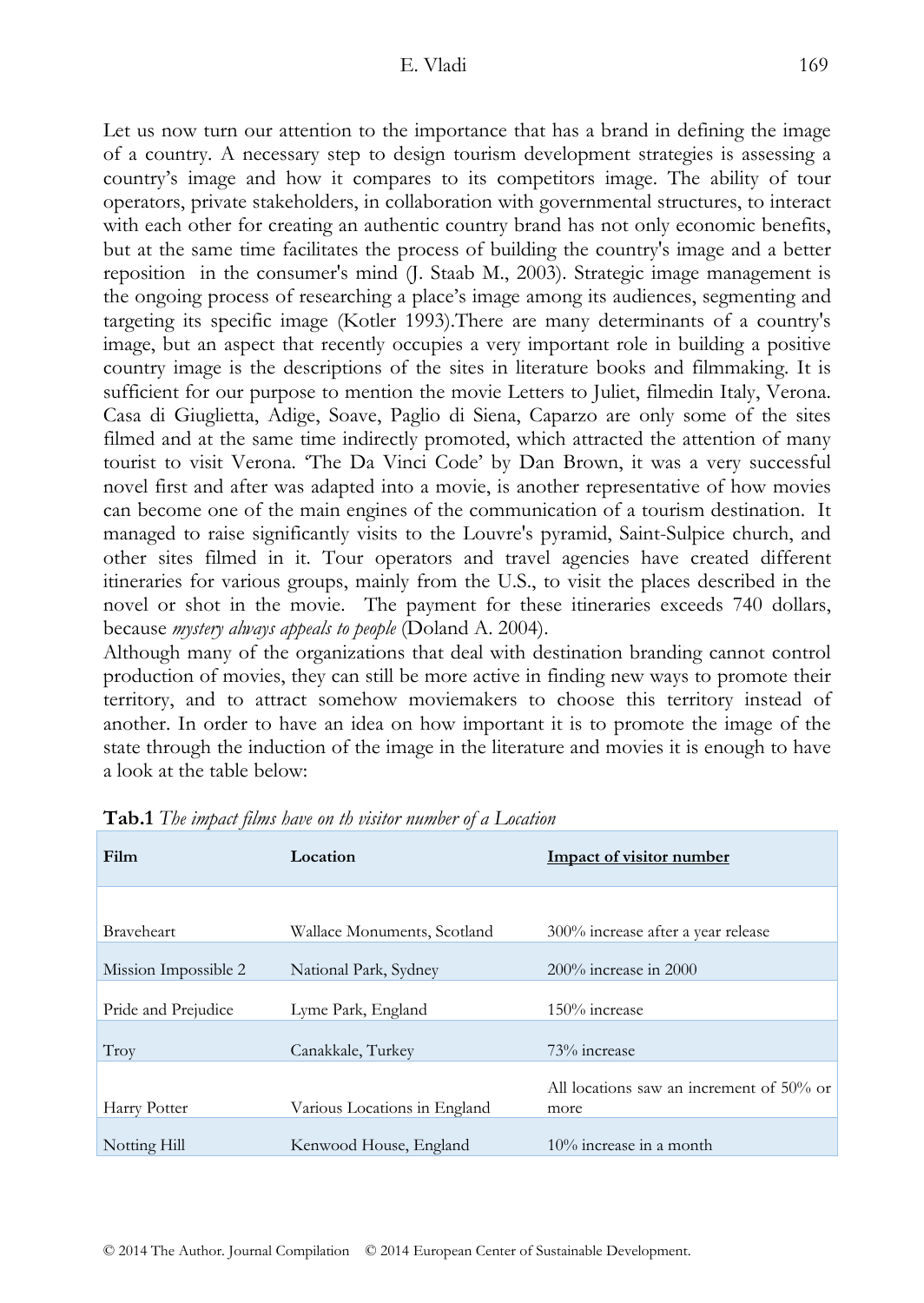|                                                                                                                                                                                                                                                                                                                  |                                                | 35.000 visits in 1991, steady increase every |  |
|------------------------------------------------------------------------------------------------------------------------------------------------------------------------------------------------------------------------------------------------------------------------------------------------------------------|------------------------------------------------|----------------------------------------------|--|
| Field of Dreams                                                                                                                                                                                                                                                                                                  | Lowa                                           | vear                                         |  |
|                                                                                                                                                                                                                                                                                                                  |                                                |                                              |  |
|                                                                                                                                                                                                                                                                                                                  | Four weddings and a The Crown Hotel, Amersham, |                                              |  |
| funeral                                                                                                                                                                                                                                                                                                          | England                                        | Fully booked for at least three years        |  |
| $C = D'$ $U = I + I$ $A = A + I$ $A = I$ $A = I$ $A = A + I$ $A = A + I$ $A = A + I$ $A = A + I$ $A + I$ $A + I$ $A + I$ $A + I$ $A + I$ $A + I$ $A + I$ $A + I$ $A + I$ $A + I$ $A + I$ $A + I$ $A + I$ $A + I$ $A + I$ $A + I$ $A + I$ $A + I$ $A + I$ $A + I$ $A + I$ $A + I$ $A + I$ $A + I$ $A + I$ $A + I$ |                                                |                                              |  |

*Source: Riley and Van Doren (1992): Tooke and Baker (1996) Grihault (2003 Croy and Walker (2003 Cousine and Anderek (1993; Busby and Lund (2003) Riley, Baker and Van Doren 1998.* 

Attracting tourists, investment companies and reposition are all inseparable chain links of a positive image and which follow subsequently with a significant improvement in all economic disciplines involving tourism.

The relevance of tourism communication, meaning building a country brand and reposition of a country image, has as aim one of the most important concepts of marketing, that of destination loyalty. Although an indisputable response has not been attained by researchers on destination loyalty concept, destinations can be considered as products, and so as the products they can be re-elected. Bignè in 2005 considers that it is difficult to measure loyalty because tourists may prefer to visit new places. In the literature published so far and analysed by Campon A. M., Alves H., and Jernandez J. M., (2013) loyalty appears as a result of models which combined, mainly construct such as satisfaction, quality, image, and value.

Although in this paper I mention some of the main elements that may constitute an effective communication of a touristic destination, the tourist considers his experience in another state as a package. He doesn't analyse separately the different operators involved in the service. What tourist wants and consumes in a destination is a human experience (Magliulo A., 2007), he will remember and will speak about his impressions on the whole journey. That is the reason why along with the purpose to increase the number of tourists should also be considered destination resources (from a protection perspective), their preservation, appraisal, helping tourists to create an unforgettable experience, personal involvement and a warm welcome from residents.

# **3. Does Albania have the attractive factors to be considered a touristic destination?**

Albania is perhaps one of the countries throughout the Balkans less chose as a tourist destination. Albania has an imprecise and negative image based on lack of information (Tourism Development International, 2010, pg 1 ). The dictatorship period where Albanians were totally isolated is one of the main elements that has mostly influenced in not establishing a clear and positive image of Albania. But, from a marketing point of view even the communist period that in itself was dark, it marked Albania with an interesting attraction: *bunkers*. One for every four inhabitants, around 700,000 bunkers were built in the country encouraged by an absurd fear of a possible invasion (NTA). Albanians see these bunkers as an element that reminds them the hard period they had to face during the communism but the younger generation considers this phenomenon interesting and are curios to better understand their past.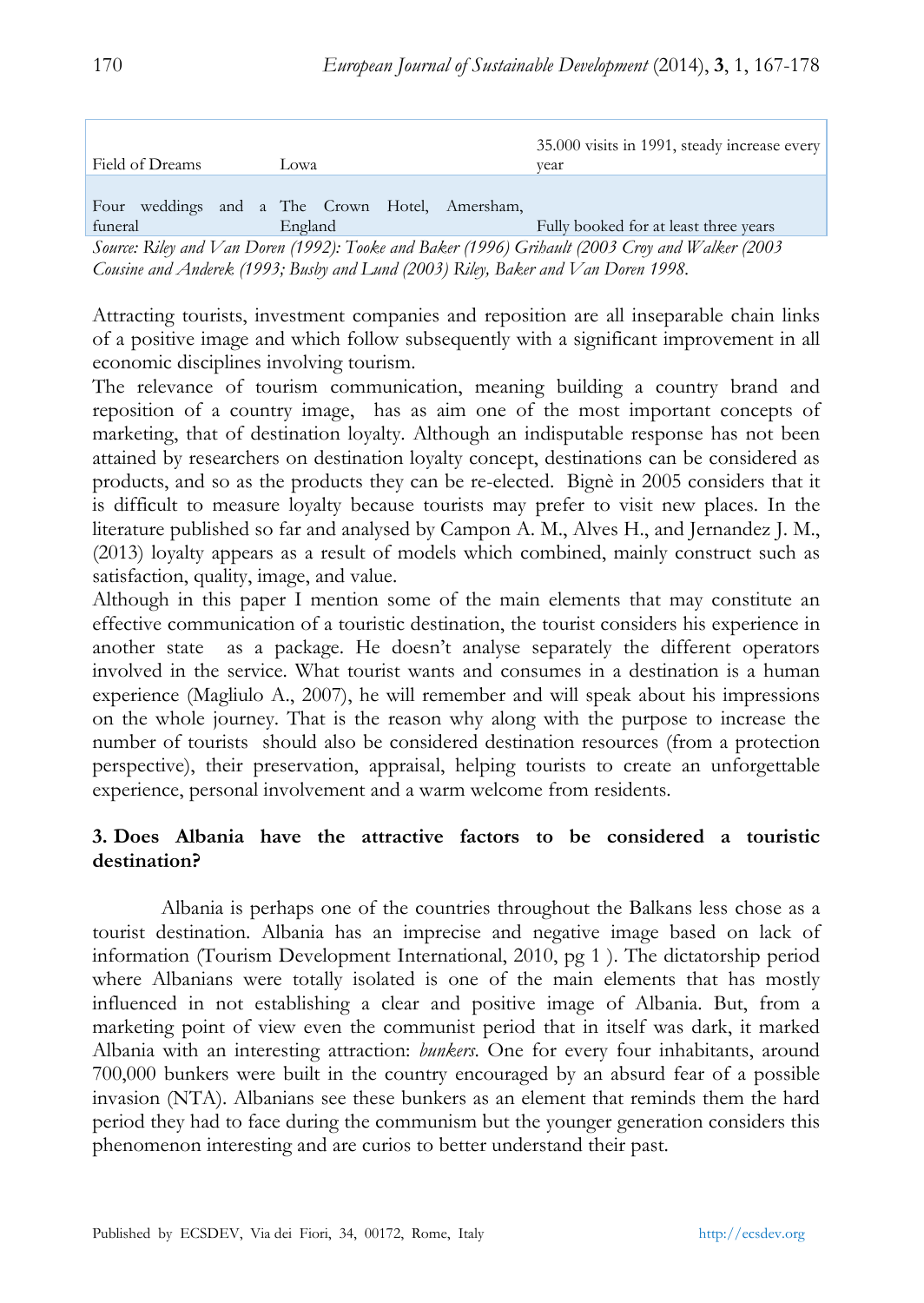However, this country that confines with Montenegro, Macedonia, Kosovo and Greece and Adriatic and Ionic Sea is recently considered a very interesting destination to visit. Lonely Planet currently has labelled Albania as 'Awaking Sleeping Beauty' we can speak of a start of the tourism phenomenon in Eagle Land*3*only after 1992. Organization and coordination of tourism in Albania is conducted by the Ministry of Urban Development and Tourism. Departments that depend directly from the Minister and that are responsible for the promotion of tourism in Albania are; General Directorate for Tourism and Cultural Heritage, National Tourism Agency and Tourism Service office.

In order to use a swot analysis to assess the promotion of Albania's image and how did these bodies worked together in developing this country image, we should firs briefly understand what this country actually offers.

Sun & Beach is one of major tourism product. Albania has a coastline of 450 km on the Adriatic Sea and Ionian Sea. Some of the more important beaches that we can mention are: in the north Velipoja and Shengjin; in the centre, Lalëzi bay, Durres, Mali I Robit, Spille and Karpen; while in the South beaches of Vlora, Ksamili, Orikumi and Himara etc.4

Mountain tourism in Albania is one of the more favourites recently. Albania has seven national parks: Divjaka forest park in Lushnja, Dajti in Tirana, Lura in Diber, Thethi in Shkodra, Llogara in Vlora, Drenovë in Korce, and Hotova in Përmet. I would like to highlight Thethi Park that is located in the Albanian Alps, near the Accursed Highlands *(Bjeshket e Namuna*), 70 km from Shkodra, and has an area of about 2,630 hectares. A very interesting natural attracting factor in this part is Grunas waterfall. Its waters descend from a height of 30 meter. Since in Albania tourism peaks are in July and August, one idea of off-season marketing is 'The project of 40 Inns' promoted by Ministry of Tourism Youth and Sports. Inns are small guesthouses, in north Albania with a traditional structure, built in the form of towers, and in the past offered hospitality, accommodation and food for people who encountered themselves in long roads and need a place to stay.

Archaeological tourism also constitutes an attractive factor. Building and monuments belong to Greco-Roman, Ottoman and Byzantine period. There are over 2000 items considered areas and cultural monuments (OECD Tourism Trends and Policies 2012, pg 4). Castle are located in almost all major cities of the country. The second largest Roman Amphitheatre in the Balkans is located in Albania's port city of Durres. Built in the 2nd century AD, the theatre could hold 20,000 spectators (NTA). I will not explain each of the archaeological sites because it is not the purpose of this study but what I want to highlight is the fact that three of these, Gjirokastra "The stone castle", Butrint "The museum city", and Berat "The city of thousand windows", are declared World Heritage Sites and are protected by UNESCO.

In this paper I made a distinction between archaeological and Cultural tourism. There are different views on what is considered a cultural tourism, in this presentation is intended "whatever is distinctive about the 'way of life' people, community, nation or social groups" (Hall, 1997). Albanian culture perhaps is the tourism product less appreciated as

 <sup>3</sup> As is this country named by the same Albanians.

<sup>4</sup> Tourism and Environment in European Countries, Issues 18-83.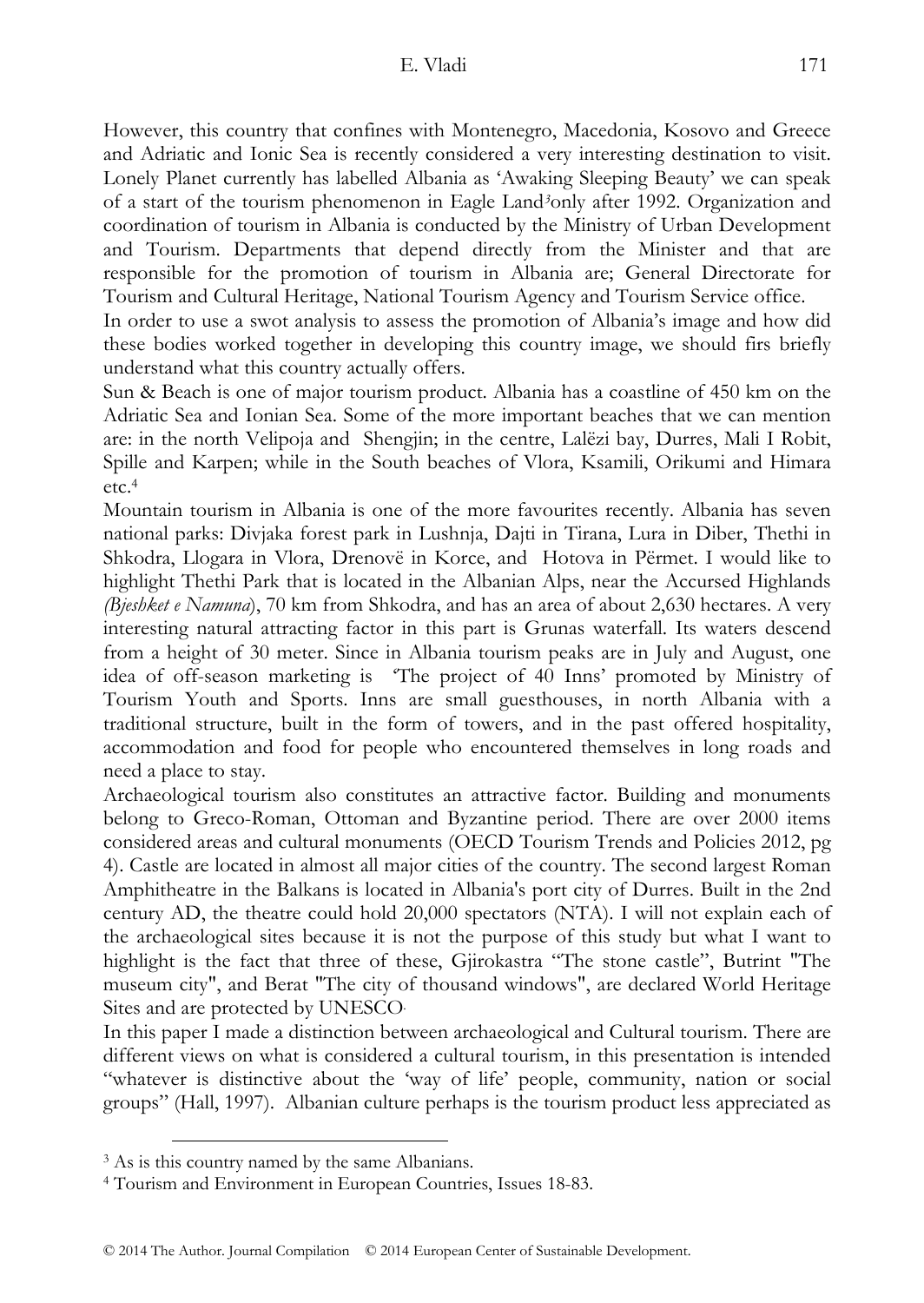it has not been carried out a proper communication, and often is associated with archaeological tourism. Hospitality, Code of Honour (Besa), Courage, are only some of the aspects that have accompanied the Albanian identity for years and years. At a time when there laws did not exists, or the rule of law was weak in some areas, Albanians obeyed to four *codes:* The Kanun5 of Leke Dukagjini, The Kanun of Skanderbeg, The Mountain Kanun and The Kanun of Laberia. Kanuns were learned by heart and transmitted orally from generation to generation until at  $20<sup>th</sup>$  century were codified and written down. There is a fascinating history mixed with tradition, mystery and curiosity behind the four Kanuns and how they evolved influencing the culture of Albanians. Another very important element of Albanian culture are also the traditional clothing, dances and folk songs. Folk Festival is the most important festival in the country that in the best way describes this part of heritage. It takes place every four years. The first Folk Festival was organized in 1968 and since then has brought more artists each year performing the different cultural peculiarities of each different area. The Festival attracts over 1,000 artists from Albania, Kosovo, Macedonia, Serbia, Italy, Germany, Switzerland and the United States (NTA). It is organized in different cities of Albania, sometimes in north, sometimes in centre, and sometimes in the south of Albania: this to give the idea of unity between all Albanians. One of the distinctiveness of this cultural event is listening *lahuta* and the iso-poliphony style of Albanian folk singing which has been stated by UNESCO as an "intangible cultural heritage"6

As for gastronomic tourism, Albania is a very rich country with different cuisine that represents a rich historical past. The food of modern Albania has been developed over millennia reflects a variety of influences. Unfortunately, to this topic has not been given a high importance yet. Studies are very few and not structured in this field.

Accommodation structures have evolved. Currently there are around 627 hotels in Albania and 908 (NTA)tourist accommodation unit. Thanks to the Luxembourg funding through the EBRD Business Advisory Services (BAS), Albania in partnership with Albanian Tourism Association and USAID Project "Development of Albania" created the authentic Albania quality mark website. This web site summarizes some of the best and traditional hotels that are reliable and offer tourists the possibility to make online bookings. 7

Transportation structures allow tourists coming either through air, sea and land and more reconstructions of internal roads facilitate interaction of various operators involved in tourism industry.

Due to the attracting factors presented above, Lonely Planet, in 2011, ranked Albania as the number one recommended destination to visit.

 <sup>5</sup> Kanun is a set of traditional Albanian law

<sup>6</sup> www.balkansgeotourism.travel

<sup>7</sup>http://www.authenticalbania.com/hotels-awarded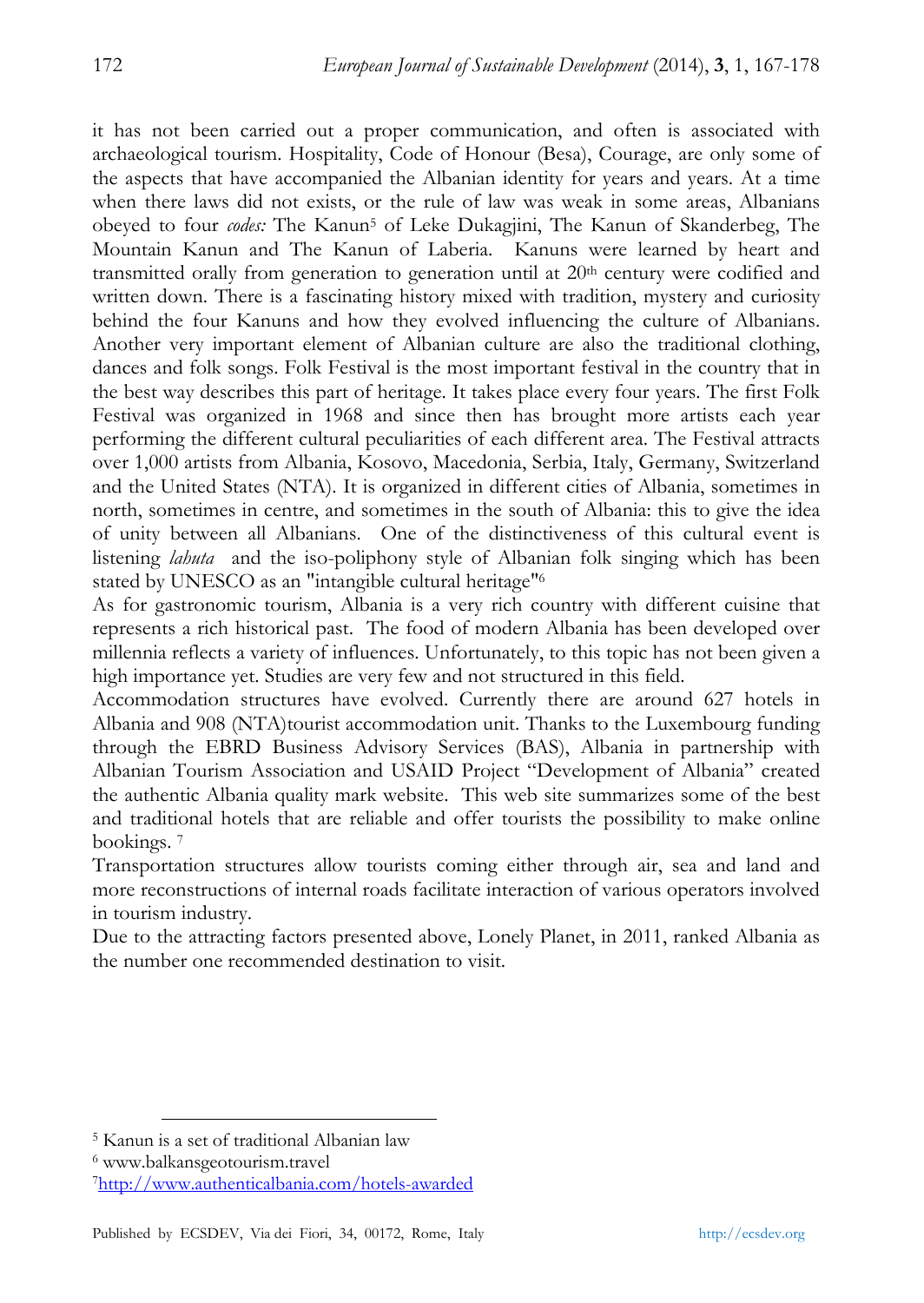# **4. Strengths,Weakness, Opportunities and Threats analysison the development strategies of tourism in Albania.**

Three strategies were elaborated with the aim to develop tourism in Albania. First strategy was that of 1993 that was planned until 2010. It was written down by a consulting company, which was contracted by European Bank for Reconstruction and Development in collaboration with Albanian Ministry of tourism. This strategy was drafted in a very difficult context because Albania was in early stages of dealing with this field. Although some advice were given about building a marketing strategy in tourism, the only outcome of this first strategy was the approval of the law on tourism that established several priority areas for tourism development.

The second strategy, 2003-2012, was prepared by the Ministry of Territorial Adjustment and Tourism, with assistance provided by the project "Support to the Development of Tourism in Albania", the company contracted was GTZ Ghh Wiesbaden (Tourism Sectorial Strategy 2007 – 2013). Despite that it was a very detailed strategy, where the objectives were established both in short-term and long-term, it remained a theoretical strategy. Operators involved could not implement many of the tasks, such as a detailed analysis of competitors, repositioning the image, the prohibition of abusive buildings established in the strategy. A positive result of this strategy was the creation of the National Agency of Tourism and Albanian Tourism Association.

The third strategy "Tourism Sectoral Strategy 2007 – 2013" is prepared only by the Ministry of Tourism. It is an analysis of two previous documents where objectives are updated and focussed on cultural tourism. A very important and detailed document focused on Albanians culture marketing strategy was prepared in 2010 by Tourism Development International with the support of MDGIF – United Nations. This document refers to the term culture intending a cluster of tourism products whose marketing is subjected to the environmental where experience is consumed (Dietvorst, 1994), so it does not consider the power of diversity that lies in the way of live, practices, symbols. Although Albania counts on a rich culture, there is low consciousness for this tourism product not only of the tourist but also of Albanians themselves. An adequate communication has never been made in this field also because private and public operators involved in tourism industry are not aware of the importance of preserving culture, in all the meanings this concept covers. Because of our difficult past, after the 90' the tendency was to destroy everything that remind communism. Constructions arose uncontrollably and without an urban planning. This damaged directly many culture monuments, likewise private homes are built just next to Amphitheatre of Durres without considering the fact that these homes hide totally the location of this site.

If we take into account the period from 2001 until 2011, we see that over the years there has been an increase of the arrivals and departures of passengers in Albania, but this number does not mean this increase was a result of the strategies undertaken, it is more an uncontrolled growth. The reasons of growth of tourism in Albania were analysed by a survey conducted by Tourism Development International in 2012. There were many products presented as alternative to the question why you visit Albania 40.9% of the people questioned respond 'other', which means that it was none of those predicted and developed to attract tourists.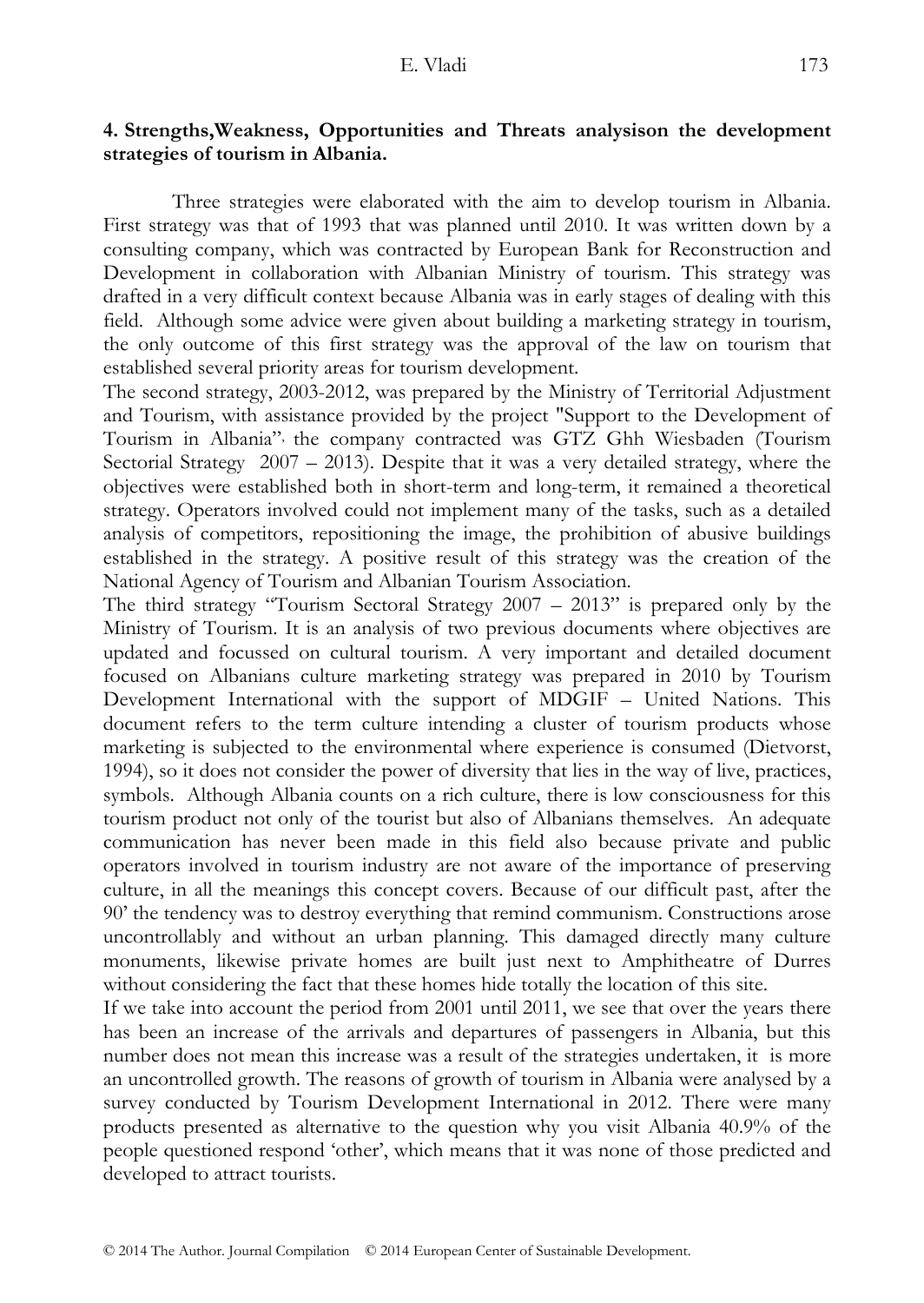

Currently, the Institute of Statistics provides the following information on tourism in Alba ania:

 *Fig. 3, Ar rrival and departures s for 2012, Source IN NSTAT*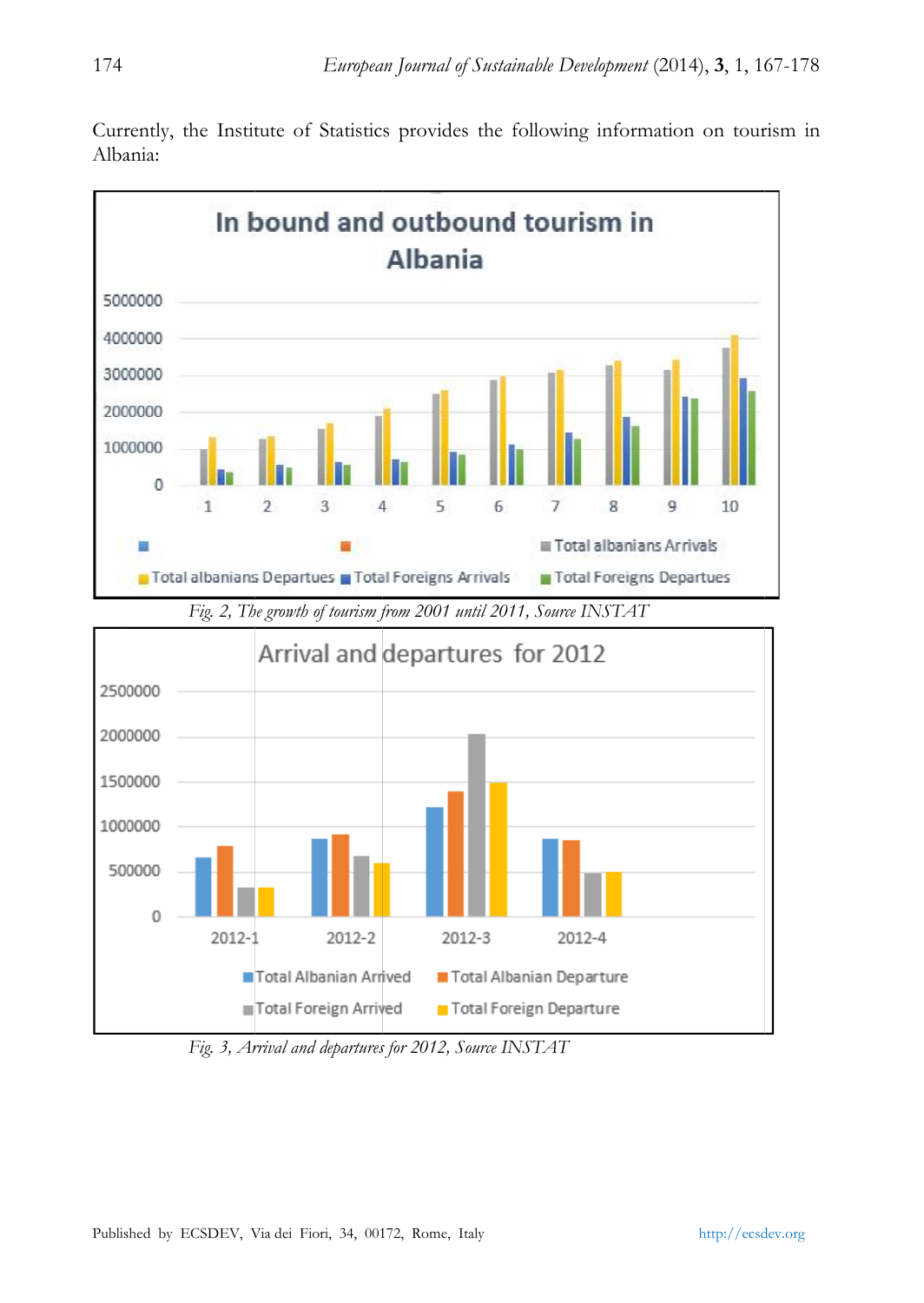

**Below we have the figures of the European Countries with the largest number of visitors to Albania for 2012.** 

 *Fig. 4 Source: MTKRS, comments and analyzing Oda.* 

250,000

500,000

# **5. Implementation of a SWOT analysis on Albania's tourism development and communication strategies.**

Value

750,000

1.000.000

1,250,000

1.500.000

1,750,000

# **5.1. Strengths**:

• Albania has a very good geographical position. Tourism sites are close to each other so both mountain area sand sea's beaches can be seen in one day.

• There are some European projects that collaborated with the Ministry of Tourism to establish a proper image of this country, so the first steps are realized with assistance of professional experts.

• Although tourism development strategies did not reached fully their objectives, a point of strength is that anyway in Albania tourism is increasing.

• Albania is mentioned in the literature books like "High Albania" by Edith Durham, Childe Harold's Pilgrimage by George Gordon, Lord Byron. Whoever reads these literatures books it surely becomes curious of knowing "the land of the living past" (Durham E., 1909).

• Albanians personalities known internationally as writers Ismail Kadare and Dritero Agolli, ballerinas Kledi Kadiu, Gert Vaso, singer such as Rita Ora and many others in different countries contribute to promote Albania all over the world as a destination where art counts and it is of a high level.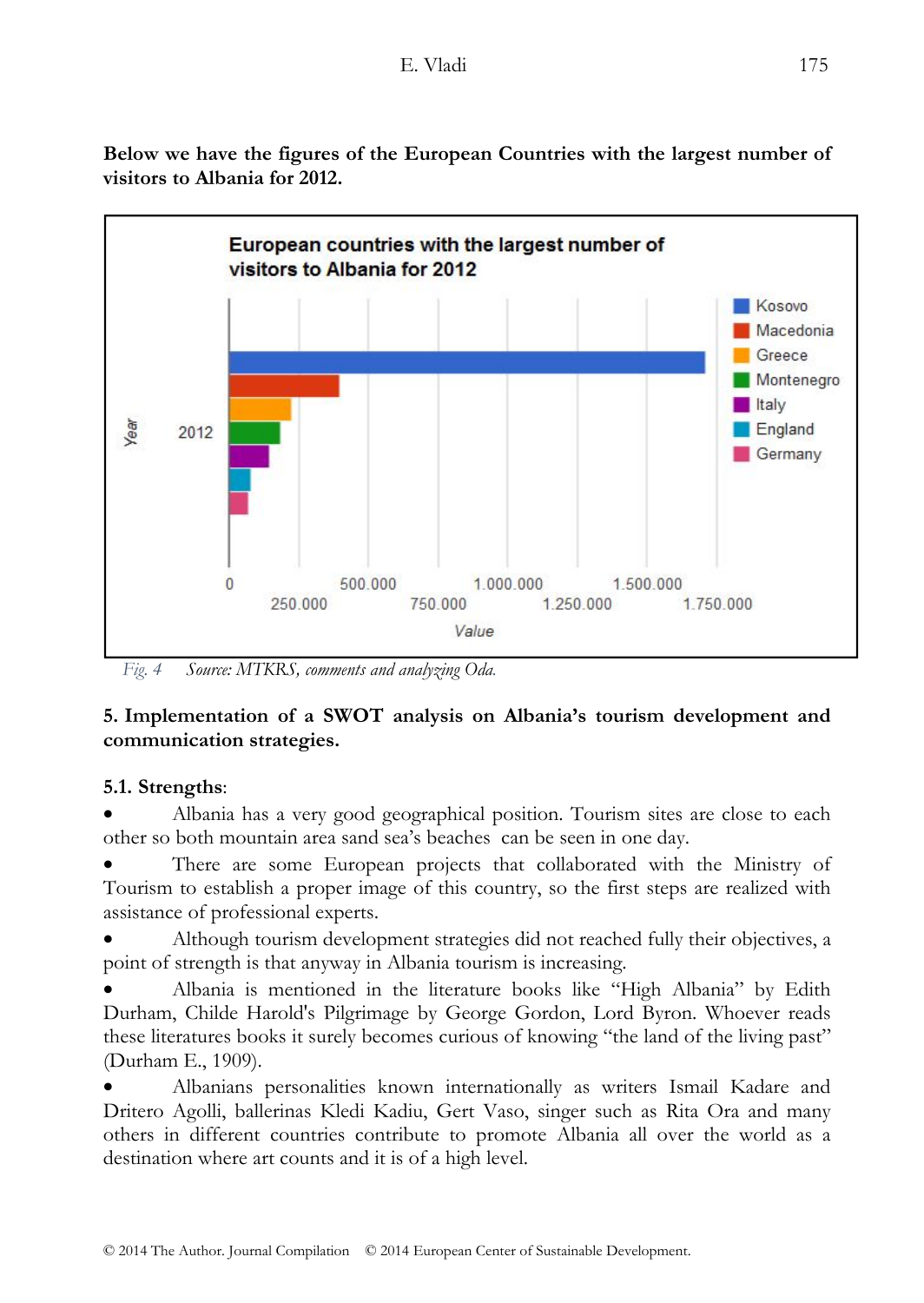## **5.2. Weaknesses**:

The marketing concepts that I address in the first part of this lecture; destination branding, image management and tourist loyalty were not clearly established in the three strategies. The logo to identify Albania as a touristic destination it has changed often (Albania, all your To Be discovered, The land of Eagles and Albania a new Mediterranean love). It gives the impression like even the organizations dealing with promotion of this territory have not very clear in mind what they want to communicate. Changing very often the strategies without fulfilling the objective of the previous one. It fails to create an immediate perception to the tourists and a distinctive element toward other destinations.

• A concrete research on the competitive destinations, both from a territorial positioning perspective and tourism products they offer, it has not been done properly.

It was not laid down practically how can cooperate all small enterprises operating in the tourism industry to develop sustainable tourism. Sustainable tourism development is mentioned in all three strategies but only in theory. No concrete steps are foreseen such as, meetings, conferences, studies that should enrich this field which at the same time is a sure economic development in long-term and a very important issue for the preservation of the identity of a country.

• Data on tourism are not structured properly. INSTAT provides data on tourism based on police database of arrival and departure of foreign and Albanian citizens but does not consider any other data such as where tourists stay, which is the purpose of their travel, are they really tourists or visitors of this country.

• If one of the strengths is also literature that invites to visit the Land of Eagles, quite different happens with films that mention Albania. Often we find this country associated with mafia (Taken), with revenge (Der Albaner) or other topics that present Albania as a non safe destination. In these moving the shooting scenes do not reflect the natural beauty of Albania, but rather the underdevelopment and poverty.

• Training of human resources on the importance of a quality service is in the first steps. Another point of weaknesses is also the absence of a journal that contains annual studies only for tourism, offering in this way the opportunity to train professionals in this field.

# **5.3. Opportunities:**

Diversity of tourism product gives the opportunity to tour operators to create a diversified tourism package.

• Given that the image is still elusive, if all stakeholders cooperate, they can build a detailed country branding and image management strategy based on Albanian identity.

There is not yet a mass tourism in Albania. The opportunity is to use this as a strength inviting in this territory the segment of tourist that want to discover new cultures, new sites and unspoiled coast seas.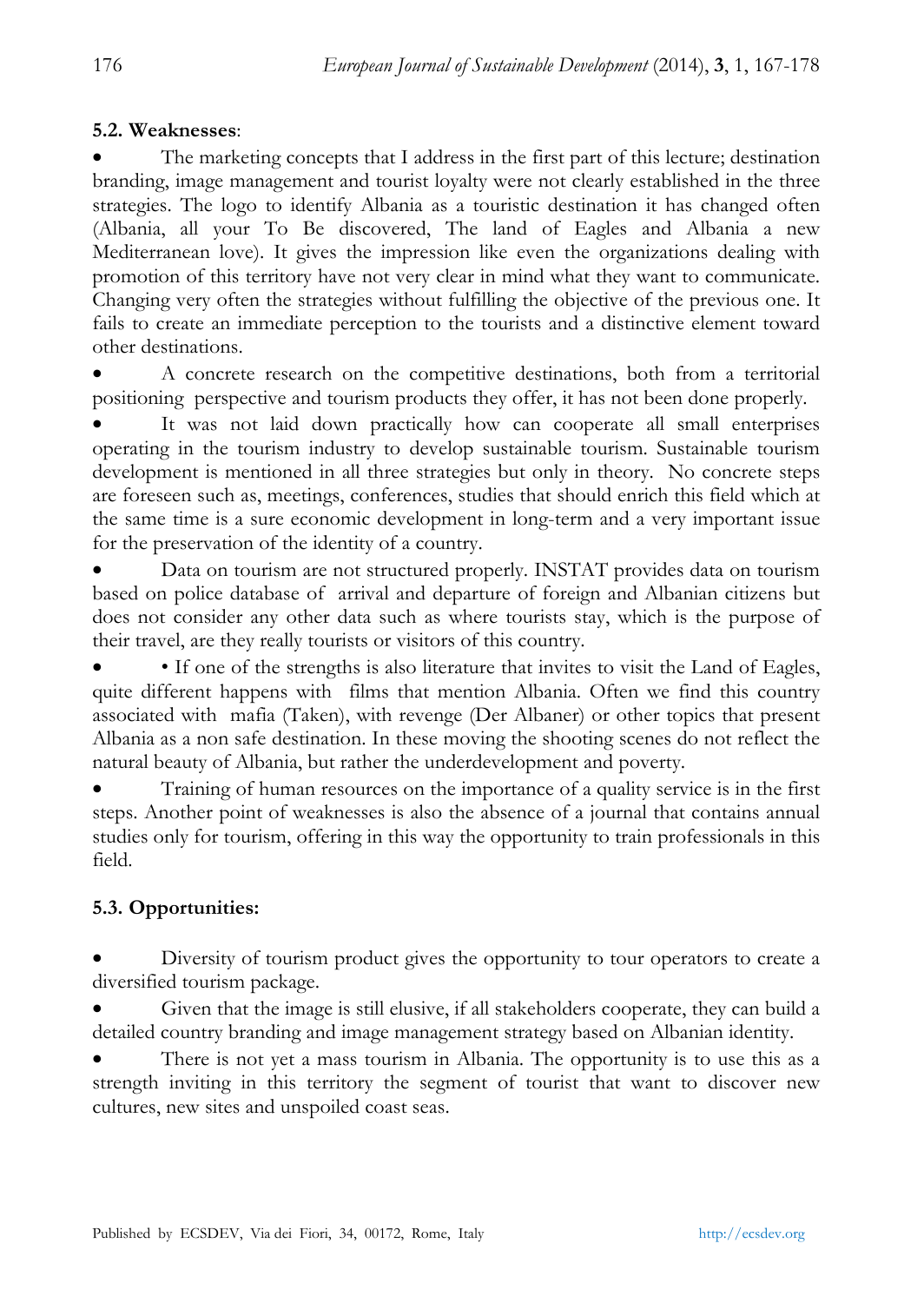# **5.4. Threats:**

Centralization of decision making in governmental power structures often creates a barrier for the cooperation with the private sector.

Lack of appropriate training on a quality service cannot establish a relation marketing meaning a tourist destination loyalty.

The recent political change in Albania<sup>8</sup> may subsequently lead to also a change of the strategies adopted. The threat is that again new strategies will be elaborated but without firstly achieving the objectives set out in the prior strategy.

# **Conclusions**

There have been three important strategies to develop tourism in Albania but this country still lack an authentic brand as tourism destination. With regard to perception of this country, Albania from an isolated and not safe state, now is considered a fascinating country (Exodus), Europe next adventure destination (Gira L., 2012). As a destination not exploited yet from the mass tourists that visit Albania search an adventure, something new, but this segment is almost never loyal. Strategies should consider to attract also other segments that have more power of expenditure, and that can be subject to destination loyalty strategies, while for the current segment that visit Albania, should be taken into account to develop word-of-mouth or buzz marketing strategies so tourists can be promoters of a positive image of this country.

Tourism continues to increase, thanks to the variety of tourism products present in territory and this is positive anyway, but the fact that this growth is not analyzed properly to understand the reasons behind, and that currently there are many weaknesses and threats led me to consider of a prior importance to establish and implement a strategy involving specially private operators in order to increase awareness of the importance in long term of this collaboration.

The economic crisis all the world is facing today needs alternative and immediate solutions. I consider that for Albania this solution resides in establish a long-term strategy for the development of sustainable tourism, involving all the stakeholders and planning concrete steps to finally achieve a good position as a tourism destination.

# **References**

- Albanian Ministry of Tourism, Culture, Youth and Sports (2007) *Tourism Sectorial Strategy 2007 2013*.
- Albanian Ministry of Tourism, Culture, Youth and Sports, (2005) *Strategy and plan of action for the development for cultural and natural tourism.*

Argano L., Bollo A., Dalla Sega P., Vivalda C., (2005) *Gli Eventi Culturali*, FrancoAngeli.

 <sup>8</sup> In June the election were wined by Socialist Party. The Democratic had been in power since 2005.